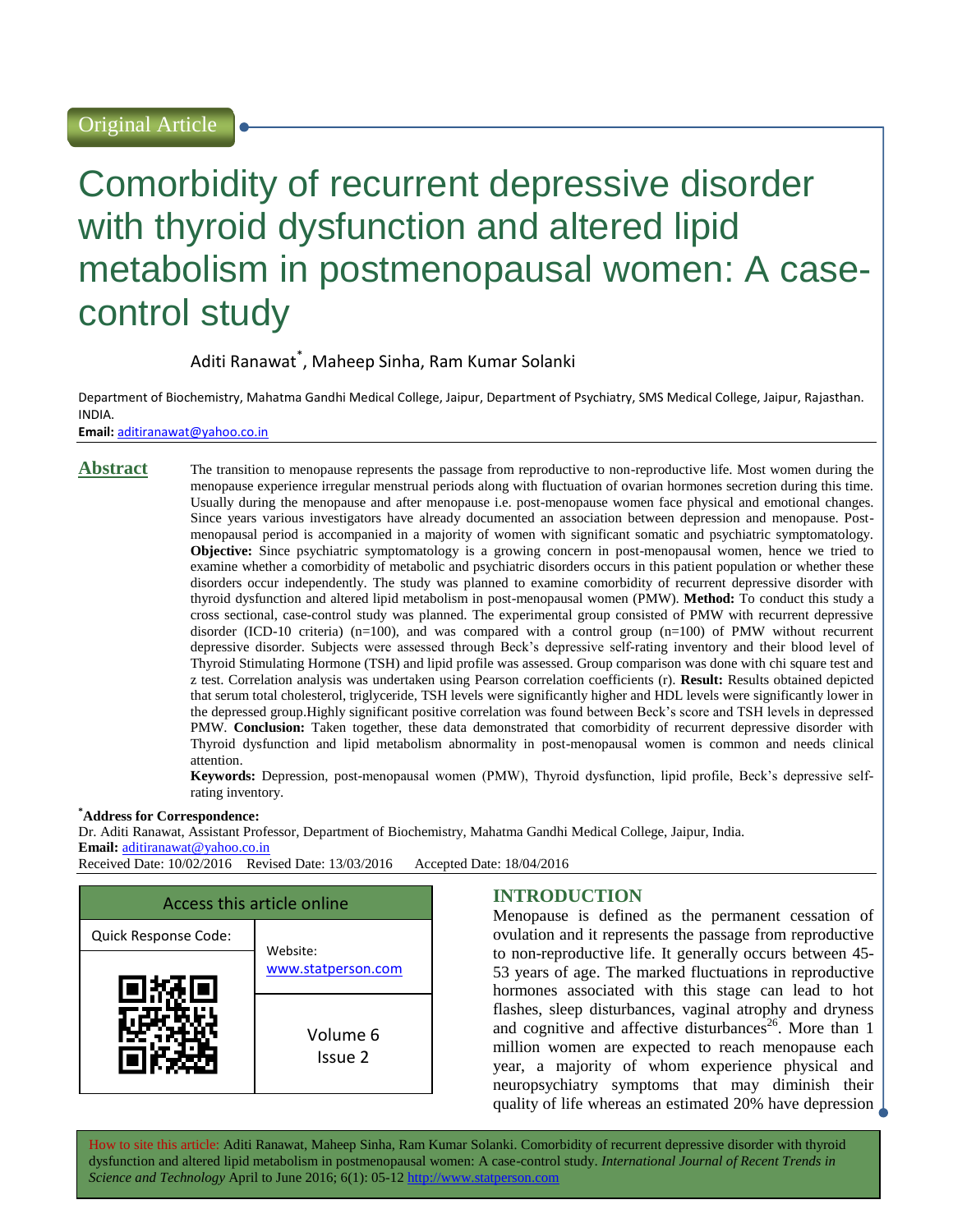at some point during menopause<sup>56</sup>. Fifty percent of middle aged women experience a dramatic change in their emotion as well as change in physical states because of alteration in their hormone levels<sup> $\delta$ </sup>. The psychological symptoms such as depression, loneliness and despair usually persist even after cessation of hot flashes, fainting, headache, palpitation and insomnia<sup>32</sup>. It is well documented that recurrent depressive disorder occurs about 2 times more frequently in women than in men<sup>30</sup> and may increase during time of menopause<sup>3</sup>. Studies have also shown that recurrent depressive disorder increases mortality and morbidity<sup>1</sup>. There is an increasing incidence of subclinical and overt thyroid dysfunction in postmenopausal women. These conditions can be associated with climacteric symptoms, cognitive impairment and subtle neuromuscular abnormalities. Several investigations have shown that there is also an increase of LDL cholesterol and an increased risk for the development of arteriosclerosis and myocardial infarction<sup>48</sup>. In 1989 Karen suggested that natural menopause affects lipid metabolism unfavourably $^{29}$ . Menopause, with its well-known hormonal profile, is associated with adverse metabolic changes, especially in plasma lipoprotein and cholesterol levels<sup>39</sup>. In postmenopausal women, total cholesterol, LDL cholesterol and triglyceride levels are increased and HDL cholesterol is decreased compared with premenopausal women of the same age and  $\overline{BM}^{20}$ .

Several studies have investigated relationships of lipid levels with depressive or anxiety disorders<sup>43, 28</sup>. Possible explanations can be derived from several studies that showed how recurrent depressive disorder may have a biological link to low cholesterol by its association with altered central serotonergic functions<sup>23</sup>. On the other hand some studies also showed no such association<sup>38</sup>, or yielded inconsistent results<sup>35, 37</sup>.

Whether there is a causal relationship between altered lipid metabolism, thyroid dysfunction and recurrent depressive disorder in subgroup of postmenopausal women or vice-versa is unknown. As a preliminary step to this complex problem, we planned the study to delineate the relationship between comorbidity of recurrent depressive disorder and TSH and lipid profile dysfunction in post-menopausal women (PMW).

# **MATERIAL AND METHODS**

To study whether there is increased prevalence of thyroid dysfunction and altered lipid metabolism in PMW with recurrent depressive disorder as compared to PMW without recurrent depressive disorder a cross sectional study was carried out at the out-patient department of Gynaecology and Psychiatry at SMS Medical College and Hospital, Jaipur. One hundred consecutive postmenopausal patients with recurrent depressive disorder (age ranging from 45 to 60 years), diagnosed on the basis of ICD-10 research criteria were included in the experimental group. The diagnosis was confirmed by two psychiatrists, independently<sup>45</sup>. The control group consisted of 100 non depressed PMW matched on the basis of age and socio-demographic variables. Subjects with significant physical or neurological illness, any evidence of comorbid psychiatric disorder other than recurrent depressive disorder and prior history of psychiatric illness, having history of psychiatric illness in first degree relative or history of receiving hormonal treatment were excluded from the study. The study was approved by the institutional ethics committee. Informed consent was taken from all the study participants.<sup>44</sup> The following tools were used in the study:

1. A specially designed pro forma to include sociodemographic details, psychiatric diagnosis (if any) and check-list of symptoms known to occur in postmenopausal syndrome.

2. Hindi version of Beck's depressive self-rating inventory for assessing and quantifying recurrent depressive disorder. This is a self-reporting scale for quantification of recurrent depressive disorder. It contains 21-items score of 0-3 of which 15 items deal with psychological symptoms and only 6 are concerned with somatic ones  $6, 7, 8$ .

3. Biochemical Investigations: Over-night fasting blood sample of all the subjects were collected using aseptic technique from the ante-cubital vein.

Serum separated lipid profile (total cholesterol, serum triglycerides, High density Lipoprotein (HDL), Low density Lipoprotein (LDL) and Very Low Density Lipoprotein(VLDL) ) and Thyroid Stimulating Hormone (TSH) were assessed using Auto analyser (Selectra E and Micro Lab 300) and Automated – immunoassay analyser (Immulite 1000), by using commercially available reagents and kits. The procedure given in the manuals,  $\alpha$ companying the kits, were strictly followed<sup>54</sup>. Cholesterol estimation was done by endpoint CHOD-POD Method<sup>41</sup>. Triglycerides were monitored by enzymatic endpoint  $\overrightarrow{GPO-POD}$  Method<sup>12</sup>, HDL was estimated by direct liquid enzymatic method $42$  whereas VLDL and LDL were calculated by Friedwalds formula. Thyroid stimulating hormone (TSH) was assessed by Chemiluminescence immunoassay.

# **Statistical Analysis**

All the parameters were expressed as mean and standard deviation (SD). Chi – square test ( $\chi$ 2) and Z test were used to compare both the groups. Correlation analysis was undertaken using Pearson correlation coefficients  $(r)^{53}$ . Results were considered significant when p –values were less than 0.05.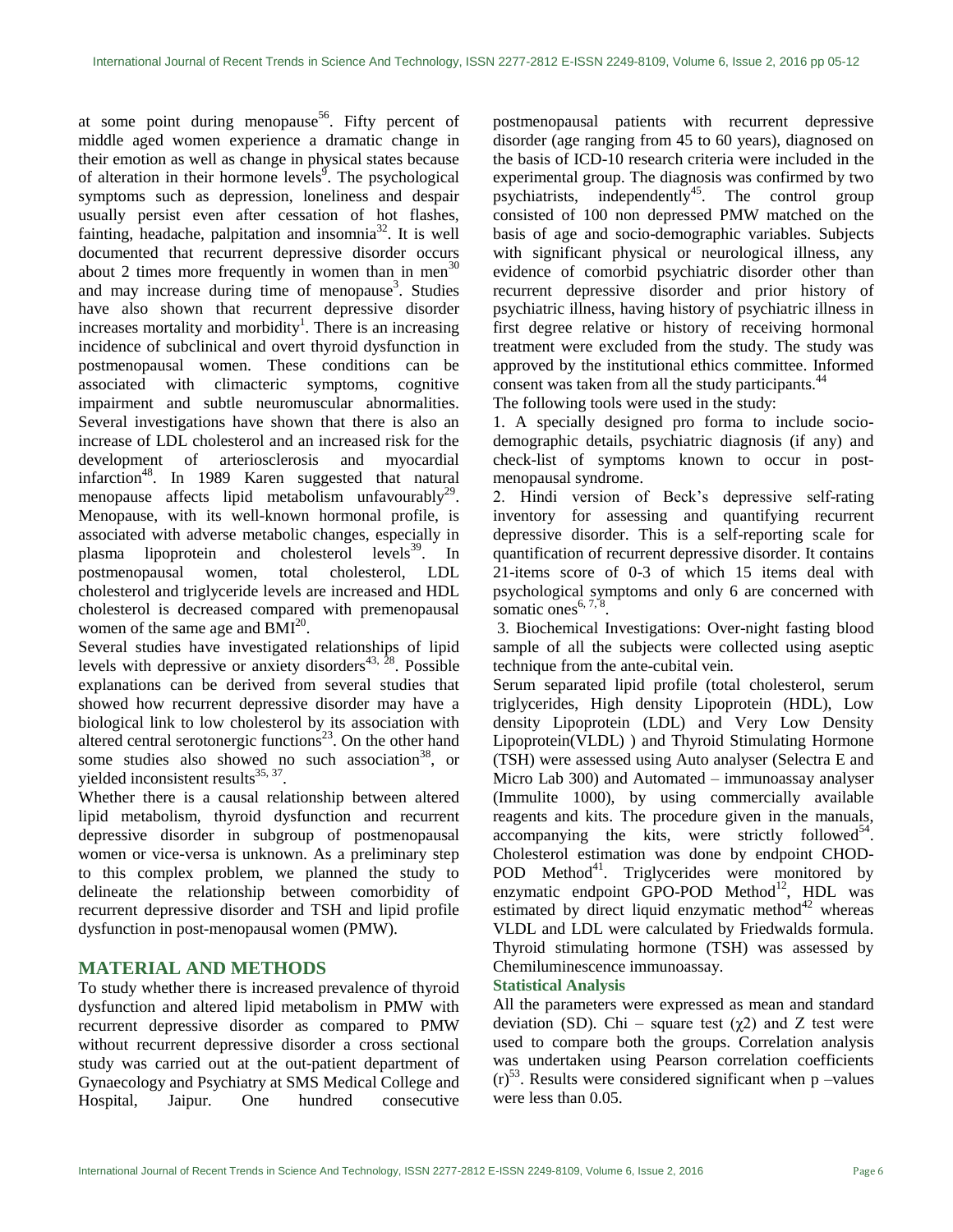# **RESULTS**

| Table 1: Distribution of subjects studied |       |  |
|-------------------------------------------|-------|--|
| <b>Groups</b>                             | Cases |  |
| Depressed Post-Menopausal Women (PMW)     | 100   |  |
| Non Depressed Post-Menopausal Women       | 100   |  |
| <b>Total subjects</b>                     | 200   |  |

**Table 2:** Distribution according to age ofpostmenopausal women with recurrent depressive disorder and PMW without recurrent depressive disorder

| Age group    | <b>Depressed PMW</b> |        | <b>Non Depressed PMW</b> |        |  |
|--------------|----------------------|--------|--------------------------|--------|--|
| (In years)   | No.                  | ℅      | No.                      | ℅      |  |
| 45-49        | 35                   | 35.00  | 33                       | 33.00  |  |
| 50-54        | 19                   | 19.00  | 23                       | 23.00  |  |
| 55-60        | 46                   | 46.00  | 44                       | 44.00  |  |
| <b>Total</b> | 100                  | 100.00 | 100                      | 100.00 |  |
|              |                      |        |                          |        |  |

## **χ 2 = 0.484 D.F. =2 P > .05 NS**

Both the groups were of comparable age group.

#### **Table 3:** Distribution ofpostmenopausal women with recurrent depressive disorder on the basis of Beck's score

| <b>Beck's Score</b>             | <b>Depressed PMW</b> |        |  |
|---------------------------------|----------------------|--------|--|
|                                 | No.                  | ℅      |  |
| Normal(0-9)                     | 0                    | 0.00   |  |
| Mild depression(10-15)          | 46                   | 46.00  |  |
| Moderate depression(16-23)      | 44                   | 44.00  |  |
| Severe depression(24 and above) | 10                   | 10.00  |  |
| Total                           | 100                  | 100.00 |  |

**Table 4:** Comparison of Beck's Score of postmenopausal women with recurrent depressive disorderand PMW without recurrent depressive disorder

|              |                                                | uisoruer                                           |         |                     |
|--------------|------------------------------------------------|----------------------------------------------------|---------|---------------------|
| Parameter    | <b>Depressed PMW</b><br>$(N=100)$<br>Mean + SD | <b>Non depressed PMW</b><br>$(N=100)$<br>Mean + SD | P-value | <b>Significance</b> |
| Beck's Score | $17.46 + 5.84$                                 | $4.14 + 2.17$                                      | < 0.001 | НS                  |

**Table 5:** Comparison of serum TSH of postmenopausal women with recurrent depressive disorder and PMW without recurrent depressive

| disorder         |                                   |                                |         |                     |
|------------------|-----------------------------------|--------------------------------|---------|---------------------|
| <b>Parameter</b> | <b>Depressed PMW</b><br>$(N=100)$ | Non depressed PMW<br>$(N=100)$ | P-value | <b>Significance</b> |
|                  | Mean + SD                         | Mean + SD                      |         |                     |
| TSH (µIU/ml)     | $5.19 + 4.62$                     | $3.08 + 1.72$                  | < .001  | НS                  |

**Table 6:** Correlation between Beck's Score and Serum TSH of postmenopausal women with recurrent depressive disorder and PMW without recurrent depressive disorder

| <b>Group</b>      | R-value  | P-value | <b>Significance</b> |
|-------------------|----------|---------|---------------------|
| Non Depressed PMW | $+0.151$ | > .05   | NS                  |
| Depressed PMW     | $+0.707$ | < 0.001 | HS                  |

**Table 7:** Comparison of lipid profile of PMW with recurrent depressive disorder and PMW without recurrent depressive disorder

| <b>Parameter</b>          | <b>Depressed PMW</b><br>$(N=100)$<br>Mean + SD | <b>Non depressed PMW</b><br>$(N=100)$<br>$Mean + SD$ | P-value | <b>Significance</b> |
|---------------------------|------------------------------------------------|------------------------------------------------------|---------|---------------------|
| Total Cholesterol (mg/dl) | $208.02 + 56.88$                               | $180.26 + 41.33$                                     | < 0.001 | HS                  |
| Triglyceride (mg/dl)      | $147.06 + 72.00$                               | $137.52 + 70.15$                                     | > .05   | NS.                 |
| HDL(mg/dl)                | $48.77 + 11.31$                                | $52.65 + 10.62$                                      | < 0.05  | Sig                 |
| LDL (mg/dl)               | $125.36 + 46.98$                               | $106.60 + 32.14$                                     | < 0.001 | <b>HS</b>           |
| VLDL (mg/dl)              | $29.38 + 14.39$                                | $27.49 + 14.03$                                      | > .05   | NS                  |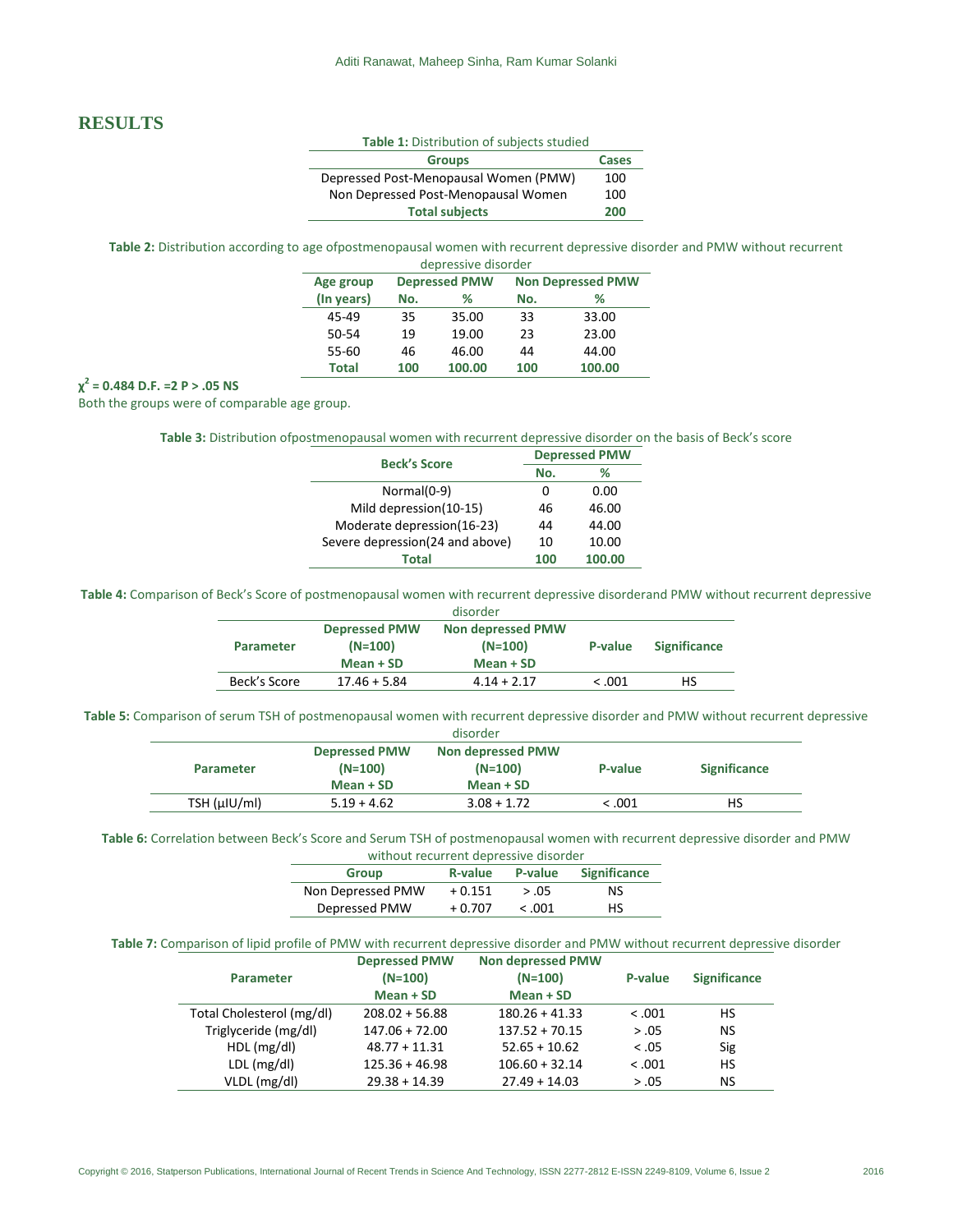

**Figure 1:** Correlation of serum TSH levels and Beck's score in postmenopausal women with recurrent depressive disorder and PMW without recurrent depressive disorder

In the present study, one hundred undepressed postmenopausal women, without a history of psychiatric disorders or endocrine illness were matched with one hundred depressed postmenopausal women (study group), sociodemographic variables were also included in the study (Table: 1). When comparison of sociodemographic characteristic of postmenopausal women with recurrent depressive disorder and PMW without recurrent depressive disorder was done it was found that in both the groups, most subjects were married and were living with spouse. Maximum subjects were housewives with primary education and having a monthly family income up to  $\text{Rs.10000}^{52}$ . The subjects were from nuclear family, belonging to Muslim religion and of urban background. Majority of subjects were in the age group of 55 to 60 years (Table 2). The depressed PMW and non depressed PMW were comparable on sociodemographic variables. Our findings are in accordance with those of  $33$ , they didn't find relationship between depression and economic status among the postmenopausal women $40$ . Table 3 suggests that among the depressed women 46% were mildly depressed whereas 44% were moderately depressed. Although only 10% women were severely depressed. Our data suggested significantly higher Beck's score in depressed PMW as compared to controls (Table 4). In depressed PMW the mean Beck's score was 17.46  $+ 5.84$  while that of non depressed PMW was  $4.14 + 2.17$ .Depressed PMW had significantly higher Beck's score than that of the control group<sup>34</sup>. Among the Depressed PMW, Beck's score mildly depressed females was between 10-15, moderately depressed women had a Beck's score of 16-23 and severely depressed women had a Beck's score of 24 and above (Table 3).

The results obtained also confirmed the role TSH in depressive disorders in post-menopausal women. As depicted in table 5, TSH Levels were significantly high in postmenopausal women with recurrent depressive disorder (P-value < .001). Mean serum TSH values of depressed PMW  $(5.19 + 4.62 \text{ µIU/ml})$  as compared to control subjects  $(3.08 + 1.72 \mu\text{IU/ml})^{36}$ . The results obtained clearly suggests highly significant positive correlation between Beck's score and TSH levels in depressed PMW (Table 6 and figure 1). Depressed PMW has a high R-value  $(+ 0.707)$  and highly significant Pvalue of < .001. Whereas undepressed PMW had anRvalue of  $+$  0.151 and insignificant p-value of  $> .05$ . The data also depicts that serum total cholesterol and LDL levels were significantly higher and HDL levels were significantly lower in depressed  $PMW<sup>2</sup>$ . The levels of triglycerides and VLDL were almost similar in both the groups (Table 7).The mean total cholesterol values of depressed PMW  $(208.02 + 56.88 \text{ mg/dl})$  were significantly higher  $(P < .001)$  as compared to healthy PMW (180.26 + 41.33 mg/dl). Triglyceride were assessed as (mg/dl)  $147.06 + 72.00$  mg/dl in depressed PMW as compared to control which had a value of 137.52 + 70.15mg/dl which shows insignificant results with a pvalue of  $> .05^{31}$ . The mean value of HDL and LDLwere 48.77+11.31mg/dl and 125.36+46.98mg/dl respectively in depressed PMW which was significant as compared to control. The mean value of VLDL was 29.38 + 14.39mg/dl in depressed PMW as compared to nondepressed PMW which had a value of 27.49 + 14.03mg/dl which was insignificant with P-value of  $> .05$ .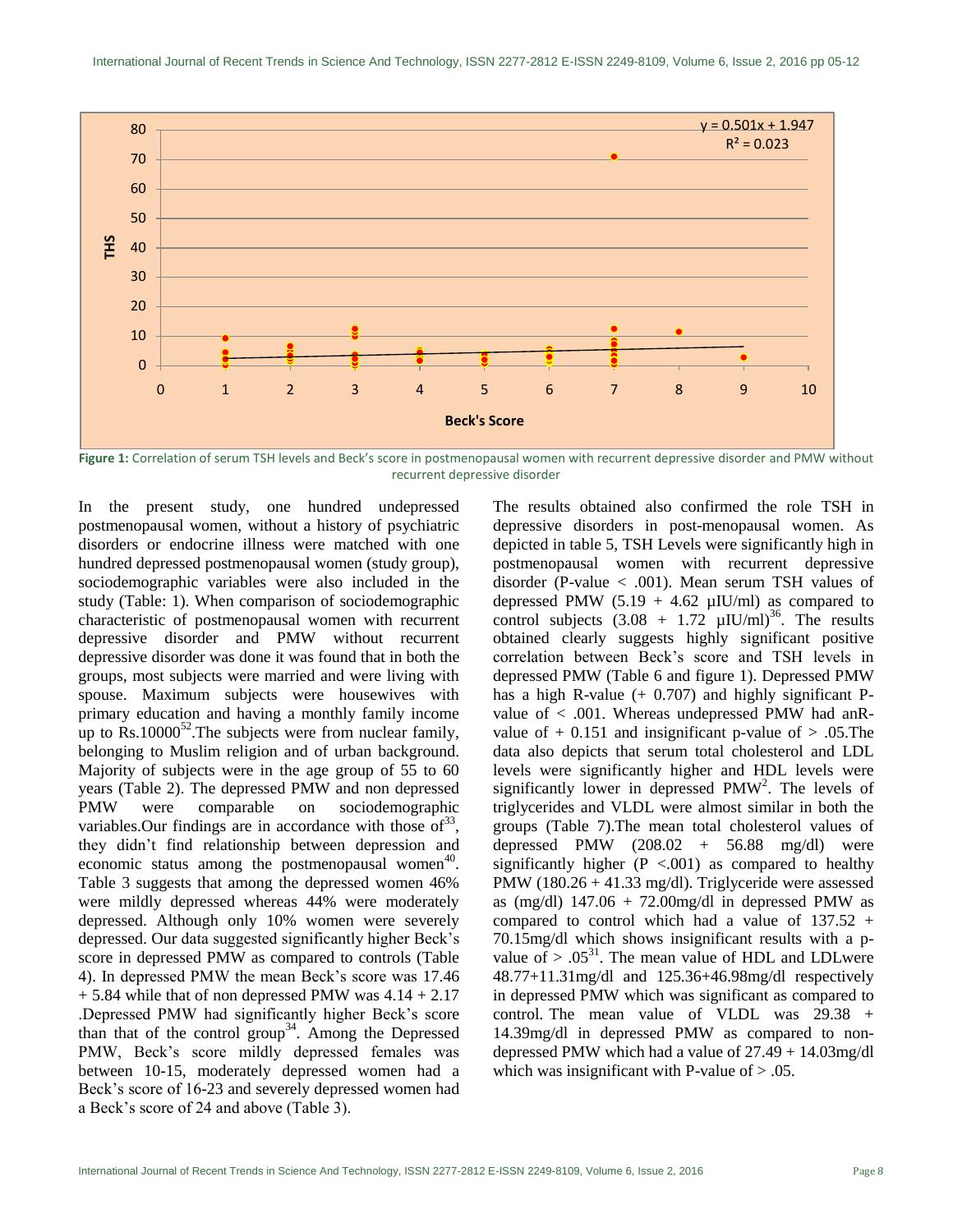# **DISCUSSION**

Depression is highly prevalent with approximately 10% of the population experience a clinically significant depression and the cases of acute to chronic depression are increasing in frequency<sup>3</sup>. The lifetime rate of major depression is two to three times higher in women than men. Women are prone to depression during times of reproductive hormone changes such as puberty, the postpartum period, the premenstrual phase of the menstrual cycle and the perimenopause and postmenopause<sup>5</sup>. Recurrent depressive disorder, one of the major health problems, is common among middle aged women who experience menopause. Female susceptibility to mood disorder appears to be influenced by reproductive system function<sup>14, 25</sup>. Henceforth, this study was planned to develop an understanding towards the underlying mechanism and to find out if there is any association of lipid profile and thyroid status with recurrent depressive disorder in menopausal women.

Several investigations have established that the depressed PMW experienced more climacteric symptoms as compared to the non-depressed PMW. The most characteristic symptoms of the menopausal syndrome are hot flushes, sleep disturbances and mood changes resulting from the hyperactivity of the mid brain hypothalamic pituitary axis , and from changes in the central nervous system<sup>19</sup>. Depression is not a universal symptom at the time of menopause. However, studies have shown that a significant number of women experience depression and psychological symptoms in association with menopause. Currently, it appears that the etiology for depression during periods is multifactorial, including social psychological influences combined with biologic (sex steroid) factors<sup>16</sup>.

Several researches have confirmed the role of sex hormones in menopause. It has been established earlier that the menopause transition is a period of marked hormone instability and the later phases of the transition are characterised by a steep increase in FSH levels, followed by a dramatic decline in estradiol  $level^{22}$ . Although another study has shown that the levels of both of these hormones are then thought to stabilise as women enter the postmenopause<sup>13</sup>, but despite this stabilization these hormone may influence depression status during postmenopausal condition. The decreased circulating estrogen levels during menopause have also been linked to loss of libido, fatigue and an increase in depressive symptoms<sup>4, 24</sup>(Artt W, 2006 and Freeman MA, 2002). In our study we have also established the fact that depressed PMW had the mean Beck's score was  $17.46 + 5.84$  while that of non depressed PMW was  $4.14 + 2.17$ . The Beck's score is obtained by undergoing 21-question multiplechoice self-report inventory, one of the most widely used

psychometric tests for measuring the severity of depression $^{21}$ . This test is known as Beck Depression Inventory and higher total scores indicate more severe depressive symptoms. Depressed PMW had significantly higher Beck's score than that of the control group. Among the Depressed PMW, 46% females were mildly depressed (Beck's score was between 10-15), 44% were moderately depressed (Beck's score was between 16-23) and only 10% were severely depressed (Beck's score was 24 and above). The results clearly indicate that postmenopausal women face depression to some extent although chances of severe depression is really low.

Postmenopausal women with recurrent depressive disorder have significantly higher TSH level as compared to postmenopausal women without recurrent depressive disorder. Hence, there was statistically significant association between TSH levels and recurrent depressive disorder in  $PMW^{30}$ . Our results are in the accordance with an earlier study by  $Schindler<sup>8</sup>$  which found that even mild thyroid failure can have a number of clinical effects such as recurrent depressive disorder, memory loss, cognitive impairment and a variety of neuromuscular complaints. In the present study mean serum TSH values of depressed PMW  $(5.19 + 4.62 \text{ µIU/ml})$  were significantly higher  $(P<.001)$ , as compared to healthy control subjects  $(3.08 +$ 1.72  $\mu$ IU/ml). In another study<sup>15</sup>, it was demonstrated that there is an increase of elevated thyroid stimulating hormone (TSH) with age. This occurs more frequently in women than in men.

This study also illustrates that highly significant positive correlation was found between Beck's score and TSH levels in depressed PMW. Depressed PMW has a high Rvalue  $(+ 0.707)$  and highly significant P-value of  $\lt$ .001.Thus establishing a fact that the TSH level levels are directly correlated to the depression in post-menopausal women.

There was a significant difference in level of cholesterol, LDL and HDL in control and depressed PMW. Serum total cholesterol and serum LDL were significantly higher and serum HDL levels were significantly lower while serum triglyceride and VLDL levels were comparable in both the groups. The mean total cholesterol values of depressed PMW  $(208.02 + 56.88 \text{ mg/dl})$  were significantly higher  $(P < .001)$  as compared to healthy PMW (180.26 + 41.33 mg/dl). Our results are in accordance with those of Das *et al*, they evaluated the serum total cholesterol levels in depressed subjects and showed that there is significant elevation of serum total cholesterol in depressed patients compared with normal controls and this persists even after controlling for the confounders<sup>18</sup>.Another study by Gupta *et al*. suggested that measurement of serum cholesterol levels may actually indicate towards hypothyroidism in depressed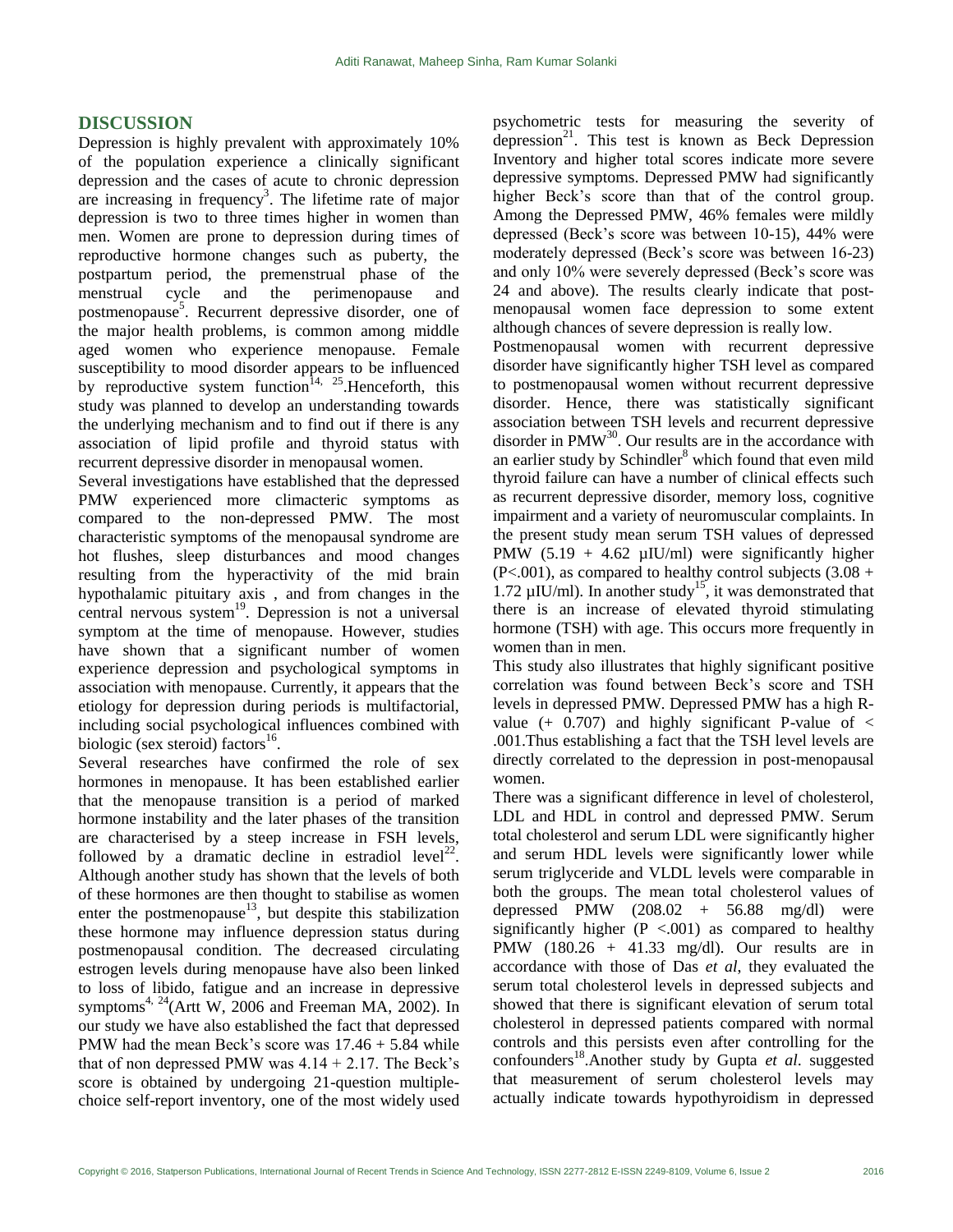subjects<sup>27</sup>. Our findings are also in favour of the one conducted by Paterson ME *et al*, 1979 they evaluated that postmenopausal women had significantly higher levels of  $\frac{1}{\pi}$  erum cholesterol than the premenopausal women<sup>49</sup>. Brown in 2004 found that greater levels of depressive symptoms were associated with lower cholesterol levels in the postmenopausal women $11$ .

In another similar study it was found that high triglycerides levels were associated to higher rates of sweating and depression among  $PMW<sup>17</sup>$ . In 1989 Karen had also found that in women who had a menopause and did not receive hormone replacement therapy, serum levels of high density lipoprotein (HDL) cholesterol declined as compared with those of premenopausal controls and levels of low density lipoproteins (LDL) cholesterol is increased<sup>10</sup>. The results obtained in this study are also in accordance with these studies as the mean value of HDL was 48.77+11.31mg/dl and LDL was 125.36+46.98mg/dl in depressed PMW which was significant as compared to control. Our results are in favour of the study done by Papakostar GI *et al*, 2003. They found relationship between hypercholesterolemia and poor outcome in the treatment of major depressive disorder. Our study clearly indicates an association between cholesterol, low and high density lipids and depression in post-menopausal women $47$ .

Another such study has reported that when Postmenopausal women were categorized into normal controls and those having anxiety disorders and depressive disorders, no significant differences were found in lipid concentrations among the 3 groups<sup>27</sup>.

Although the underlying mechanism is not yet clear but many researchers suggest that main reason for depression in middle age women is due to lower secretion of estrogen after the menopause<sup>55</sup>. Maes reported that changes in serum lipid comparison may be related to suicide, major recurrent depressive disorder and immune inflammatory responses $^{38}$ . Their findings suggest that major recurrent depressive disorder is accompanied by reduced formation of cholesteryl esters and perhaps by impairment of reverse cholesterol transport. The latter is reportedly accompanied by lower serum high density lipoprotein cholesterol ( $HDL - C$ ). They concluded major recurrent depressive disorder is accompanied by lower serum HDL–C or by abnormal levels of serum total cholesterol, triglycerides, low density lipoprotein C.

In keeping with the effect of higher androgens, higher estradiol levels associated with higher triglycerides, ApoB and lower HDL-cholesterol and ApoA. In 2005 Mudali recently reported a strong positive association between estrone and total cholesterol and triglycerides among postmenopausal women with significant carotid atherosclerosis<sup>42</sup>. Contradictory to this, Ossewaarde *et al* demonstrated a significant positive association between plasma estrone and HDL-cholesterol, and a negative association with triglycerides and very low-density lipoprotein-cholesterol in a small sample of healthy  $postmenopausal women<sup>46</sup>$ .

Schindler in his study found increased serum total cholesterol and low density lipoprotein cholesterol as well as reduced levels of high density lipoprotein as well as hypothyroidism<sup>51</sup>. Therefore, he recommended routine screening of thyroid function in the climacteric period to determine subclinical thyroid and overt hypothyroidism.

Since depression and emotional symptoms occur in many women during the post-menopausal years, it is important to establish the mechanism behind the disorder. Taken together more such studies need to be done to understand the role of various biological moieties in the postmenopausal symptoms.

### **CONCLUSION**

The findings of our study suggest that comorbidity between depression and altered metabolism occurs frequently. It may be clinically important to screen Depressed PMW for altered lipid metabolism and thyroid dysfunction. Further work needs to be done to clarify if there is a causal relationship between recurrent depressive disorder and metabolism in PMW.

# **REFERENCES**

- 1. Alexopoulas G S, Kalz I R, Reynolds C F III, Carpenter D, Doherthy J P. The expert consensus guideline series: Pharmacotherapy of depressive disorders in older patients. Post graduate medicine special report.2001
- 2. Anderson E, Hamburger S, Liu J H, Rebar R W. Characteristics of menopausal women seeking assistance. Am J ObstetGynecol 1987; 156: 428-33.
- 3. Archer J S. Relationship between estrogen, serotonin and recurrent depressive disorder. Menopause .1999; 6: 71-8.
- 4. Artt W.Androgen therapy in women .Eur J Endocrinol. 2006; 154:1-11.
- 5. Beck AT, Rial WY, Rickets K. Short form of recurrent depressive disorder inventory: cross validation. Psychol Rep.1974; 34(3):1184-6.
- 6. Beck, AT, Steer RA. Internal consistencies of the original and revised Beck Recurrent depressive disorder Inventory. J ClinPsychol 1984; 40(6):1365-7.
- 7. Beck, Ward, Mendelson, Mock and Erbaugh. An inventory for necologic care.1961; 4th ed., St. Louis:Mosby.
- 8. Beck, Ward, Mendelson, Mock, Erbaugh .An inventory for measuring recurrent depressive disorder. Arch Gen Psychiat 1961; 4: 561-571.
- 9. Bobak, IM, Jensen MD, Zalar MK. Maternity and gynecologic care 1990; 4th ed., St Louis: Mosby.
- 10. Bromberger, JT, Matthes KA, Schott LL. Depressive symptoms during the menopausal transition: the study of women's health across the nation (SWAN). J Affect Disord 2007; 103: 267-72.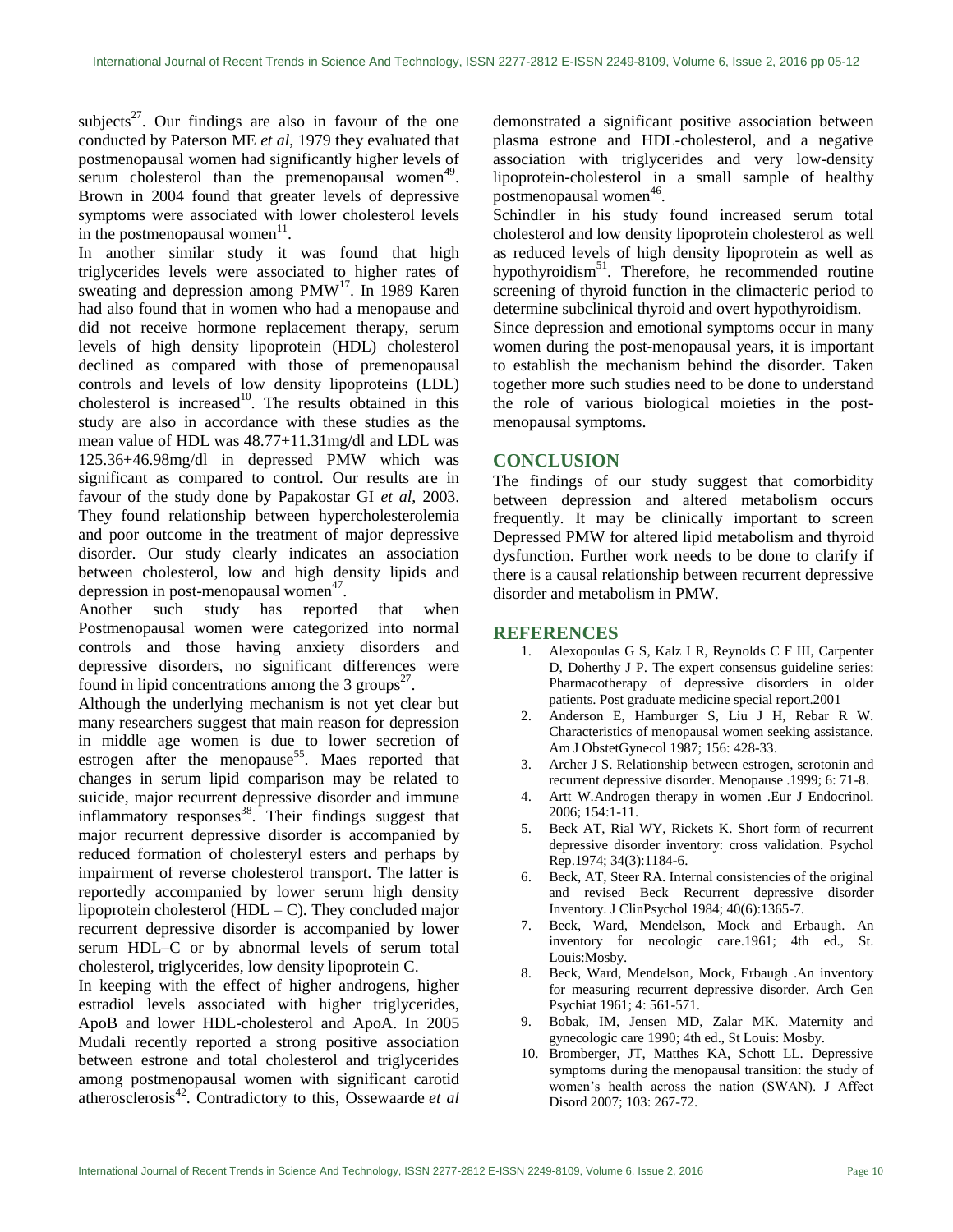- 11. Brown, ES, Varghese, FP and McEwen, BS. Association of depression with medical illness: does cortisol play a role? Biological Psychiatry. 2004; Vol 55: 1; 1-9.
- 12. BuccoloG .Quantitative determination of serum triglyceride by use of enzymes. ClinChem 1973; 19(5):476-482.
- 13. Burger HG, Dudley EC, Robertson DM and Dennerstein L. Hormonal changes in the menopause transition. Recent Prog Horm Res. 2002; 57:257–75.
- 14. Burt VK and Stein K. Epidemiology of depression throughout the female life cycle. J Clin Psychiatry.2002; 63 (Suppl 7) : 9-15
- 15. Canaris G J, Manowitz N R and Major G. The Colorado thyroid disease prevalence study. Arch Intern Med. 2000; 160: 526 -34.
- 16. Chang ER. A study on factors that affect ego-identity and recurrent depressive disorder of middle-aged women. Masters thesis. 2000: Seoul Theological University, Seoul.
- 17. Chedraui P, Hidalgo L, Chanez D, Morocho N, Alvarado M and Huc A. Menopausal symptoms and associated risk factors among PMW screened for the metabolic syndrome. Arch Gynecol Obstet.2007;275:161-168
- 18. ChienChih C, Tiao Lai H. Association of serum Lipid Profiles with Depressive and Anxiety Disorders in Menopausal Women. Chang Gung Med J 2006; 29: 325- 30.
- 19. Chowta N K, Sabastian J and Chowta M N. Comparative study of menopausal symptoms in postmenopausal and Perimenopausal women. Journal of Clinical and Diagnostic Research. 2008 Aug; (2): 959-962.
- 20. Das P P, Malhotra S, Chakrabarti S and Sharma S. Elevated total cholesterol in severly depressed patients: Role in cardiovascular risk? World J Biol Psychiatry. 2009.
- 21. De Kleijn MJ, VanderSchouw YT, Banga JD, Vander GY. The effect of menopause on risk factors for ischemic diseases. Ned TijdschrGeneeskd 1996; 140: 478–482.
- 22. Dennerstein L, Lehert P, Burger H G and Guthrie J R. New findings from non- linear longitudinal modelling of menopausal hormone changes. Hum Reprod Update. 2007.
- 23. Ellen WF, Mary DS, HuiL, Deborah BN. Association of hormones and menopausal status with depressed mood in women with no history of recurrent depressive disorder. Arch Gen Psychiatry 2006; 63 (4): 375-382.
- 24. Engelberg H. Low serum cholesterol and suicide. Lancet 1992; 339: 727-9.
- 25. Freedman M A.Quality of life and menopause: The role of estrogen. J Women Health .2002; 11:703-18.
- 26. Gibbs Z, Lee S, Kulkarni, J. Factors associated with depression during menopausal transition. Women's Health Issues. 2013 Sep-Oct; 23(5):e301-7. doi: 10.1016/j.whi.2013.07.001
- 27. Gupta S, Saha P K and Mukhopadhyay A. Prevalance of hypothyroidism and importance of cholesterol estimation in patients suffering from major depressive disorder. J Indian Med Assoc. 2008; 106 : 240-2
- 28. Hadine J, Claudio NS, Lee SC. Assessment and treatment of hot flushes and menopausal mood disturbance. PsychiatrClin N Am 2003; 26: 563-580.
- 29. Holland WW, Detels R, Knox G, Fitxsimons B, Gardner L. Oxford textbook of public health. 1991; 2nded, Oxford university press, 170-172.
- 30. Huang TL. Serum Lipid profiles in major recurrent depressive disorder with clinical subtypes, suicide attempts and episodes. J Affect Disord 2005; 86: 75-9.
- 31. Karen AM, Elaine M, Lewis HK, Sheryl FK, Arlene WC, Rne RW. Menopause and Risk Factors for Coronary Heart Disease. N Engl J Med 1989; 321(7): 641-646.
- 32. Kessler RC, McGonagle KA, Zhao S, Nelson CB, Hughes M, Eshleman S, Wittchen HU, Kendler KS. Lifetime and 12-month prevalence of DSM-III-R psychiatric disorders in the United States. Results from the National Comorbidity Survey. Arch Gen Psychiatry 1994; 51: 8-19.
- 33. Kim SS. The associated factors with the recurrent depressive disorder of middle-aged women living in a city. Unpublished doctoral dissertation.2000; Chosun University, Kwangju.
- 34. Kwon SH, Kim YJ, Moon KN, Kim IS, Park KJ, Park CW, Bae JE, Song AR, Yeo JH, Jung ES, Jung HM. The climacteric symptoms and recurrent depressive disorder in middle-aged women. Korean J Women Health Nurs 1995; 2(2): 235-243.
- 35. Lee Y W. Recurrent depressive disorder in postmenopausal women. TaihanKanhoHakhoe Chi 2003; 33(4):471-477.
- 36. Lepine JP, Bouchez S. Epidemiology of recurrent depressive disorder in the elderly. IntClinPsychopharmacol 1998; 13: S7 – S12.
- 37. Lindberg G, Larsson G, Setterlind S, Rastam L. Serum lipids and mood in working men and women in Sweden. J EpidemiolCommun Health 1994; 48: 360-3.
- 38. Maes M, Smith R, Christophe A, Vandoolarghe E, Vangastle A, Neels H, Demendts P, Wauters A, Meltz HY. Lower serum high density lipoprotein cholesterol (HDL-C) in major recurrent depressive disorder and in depressed men with serious suicidal attempts: relationship with immune inflammatory markers. ActaPsychiatrica Scandinavia 1997; 95(3): 212-221.
- 39. Markovitz J H, Smith D, Raczynski J M, Oberman A, Williams O D, Knox S, Jacobs DR . Lack of relations of hostility, negative affect, and high-risk behavior with low plasma lipid levels in the Coronary Artery Risk Development in Young Adults Study. Arch Intern Med. 1997; 157: 1953-9.
- 40. McCallum J, Simons L, Simons J, Friedlander Y. Low serum cholesterol is not associated with recurrent depressive disorder in the elderly: data from an Australian community study. Aust NZ J Med. 1994; 26:561-4.
- 41. Milan M T, Jelena D, Sanja M, Tihomir M and Bratislava T. Influence of red clover-derived isoflavones on serum lipid profile in postmenopausal women. JObstetGynaecolRes.Dec 2009; 35(6):1091-1095.
- 42. Mudali S, Dobs AS, Ding J, Jingzhong D, Cauley JA, Moyses S and Golden SH. Endogenous postmenopausal hormones and serum lipids: the Atherosclerosis Risk in Communities Study. Journal of Clinical Endocrinology and Metabolism. 2005; 90: 1202–1209.
- 43. Naito H K: Cholestrol. Clin Chem.1984; 1194-11206.
- 44. Naito H K: HDL Cholestrol.Clin Chem.1984; 1207-1213.